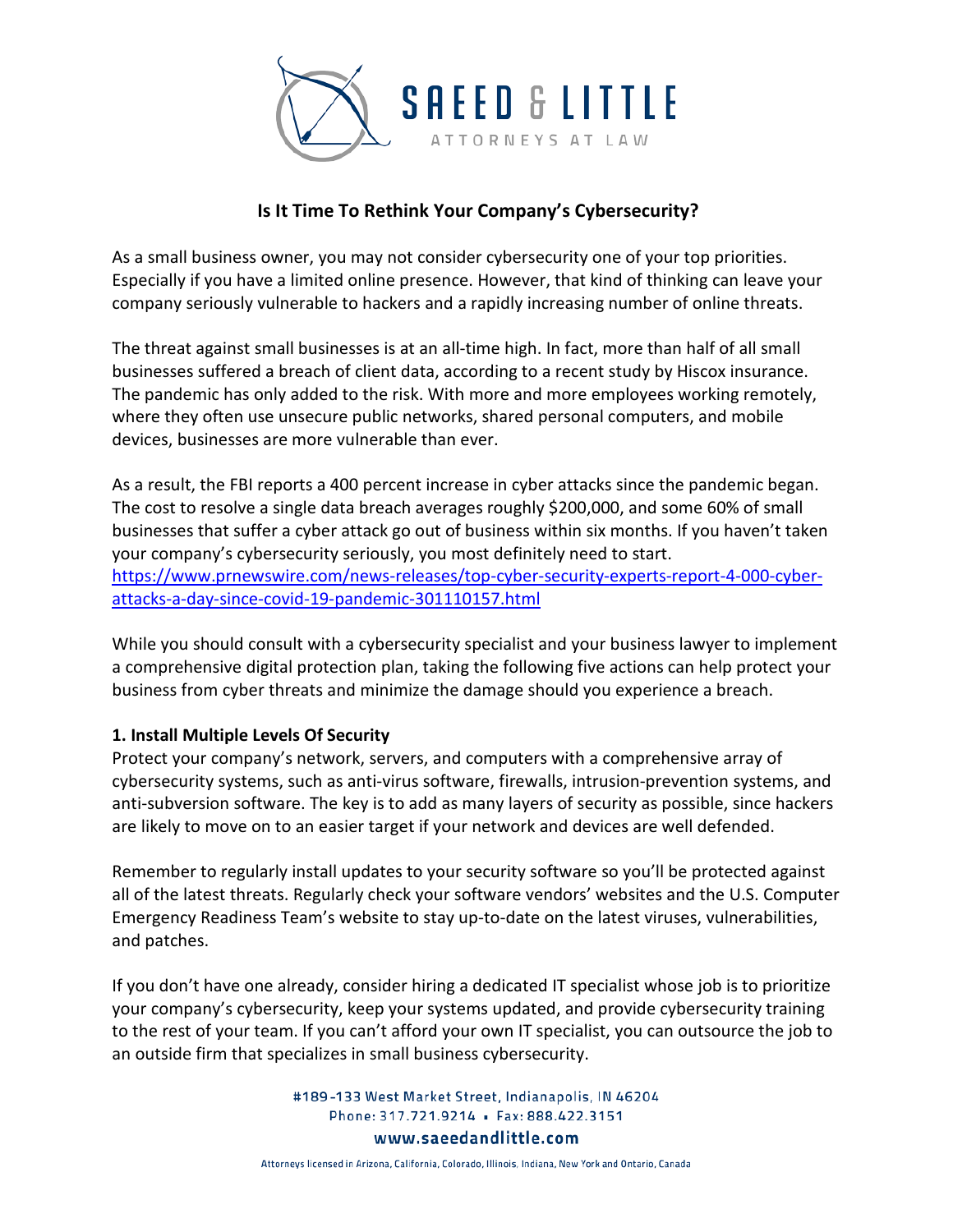

### **2. Educate Your Team**

Oftentimes, your own employees are your biggest security risk. It's essential that you train your team how to recognize and defend against email phishing, social engineering attacks, ransomware, and other cyber threats. You should also train them in cybersecurity best practices, and ensure they are aware of the potential cost a data breach can have on your business—and their livelihoods.

Some 63% of data breaches occur due to weak, default, or stolen passwords. Given this, implementing and enforcing team-wide password protocols, limiting who has access to sensitive data, and requiring frequent password resets is one of the easiest and most effective ways to beef up your cyber defenses. [https://www.fundera.com/resources/small-business](https://www.fundera.com/resources/small-business-cyber-security-statistics)[cyber-security-statistics](https://www.fundera.com/resources/small-business-cyber-security-statistics)

For best results, document your password protocols and other cybersecurity policies in a standalone resource that your team can easily reference if they have any questions or issues with cybersecurity. Make cybersecurity education a part of your onboarding, and require training updates in response to new threats and implement enhanced security measures.

## **3. Partner With The Most Secure Web Hosting Service**

Web hosts house your website, online applications, and other data on off-site servers. There are numerous web hosting services available, and they come with varying levels of server-side protection, including security cameras, anti-virus and anti-spyware systems, and hard-wired firewalls.

Choose a web host that offers a high level of security, especially against cross-side server attacks, which involve hackers who open a fake account with the web host to access other websites on the same server. For enhanced protection, use a virtual private server (VPS), which partitions your website from other sites that share the same server.

For maximum protection, open a private server account in which your website and data are maintained on your own separate server. This option can be pricey, but it's still a lot cheaper than getting fined or sued for a data breach.

### **3. Invest In Cyber Insurance**

As with other forms of liability your business faces, having the proper insurance in place is a key component of your company's cybersecurity plan. Cyber insurance offers protection against damages resulting from data breaches, hacking, network failures, and other events. If your business' network is breached, the cost to recover and restore this information can be

> #189-133 West Market Street, Indianapolis, IN 46204 Phone: 317.721.9214 · Fax: 888.422.3151 www.saeedandlittle.com